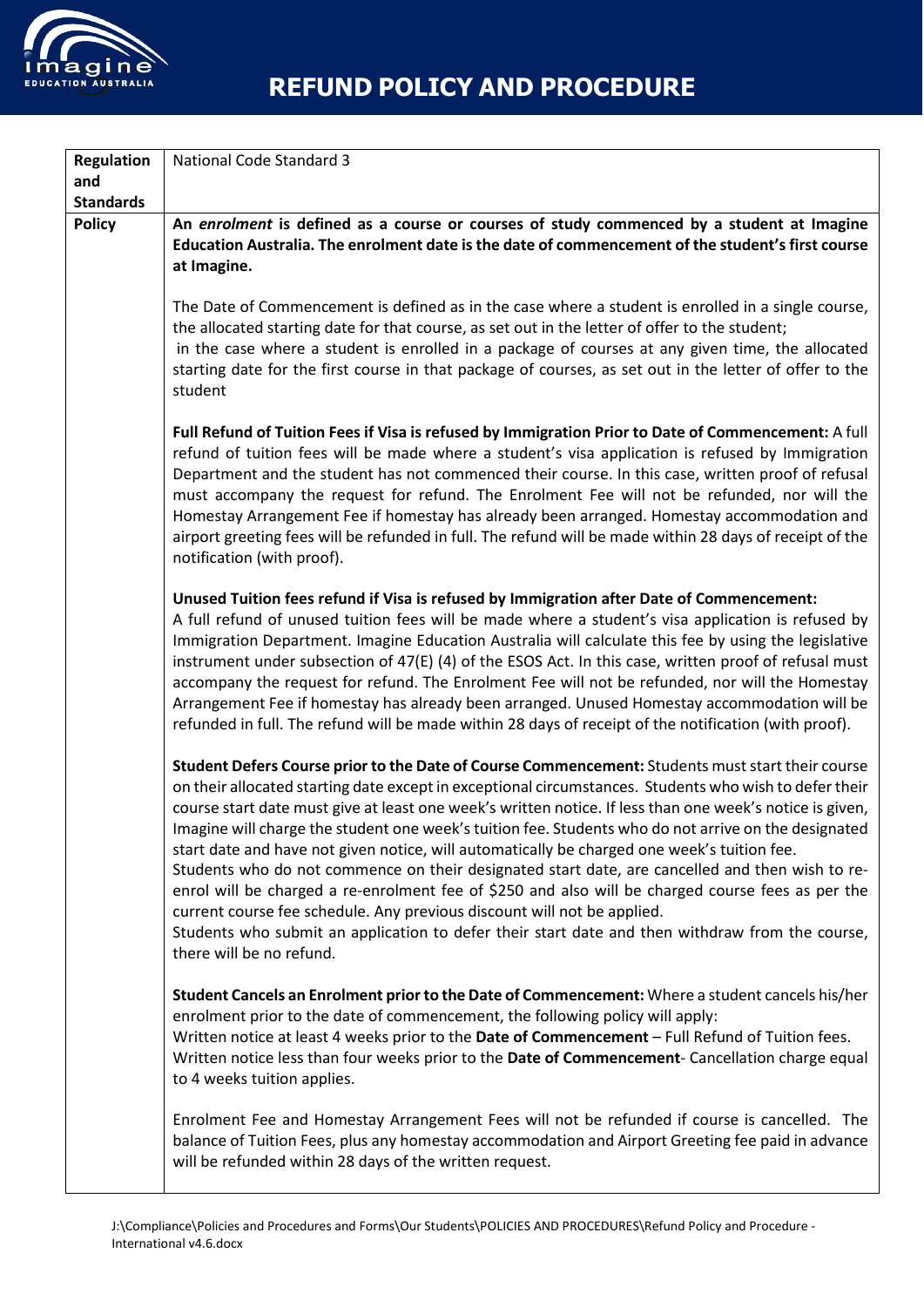For the avoidance of doubt, except in the case of compassionate or compelling circumstances (in Imagine Education Australia's discretion), in the case where a student is enrolled in a package of courses, no refund of any kind (including without limitation deposits or fees paid in connection subsequent courses in the package of courses) will be given where a student withdraws or cancels their enrolment without giving at least 4 weeks' written notice prior to the Date of Commencement.

**Cancellations/Withdrawals after the Date of Commencement** No refunds of any kind will be made after the date of commencement, unless the participant has a legitimate complaint against the College that can be substantiated under the Consumer Protection Laws of the Commonwealth of Australia, or the State of Queensland. If students on a payment plan withdraw once their enrolment has commenced, they will be liable for all tuition fees due as per signed payment plan agreement.

**Transfers of Course fees between courses at Imagine**: Course funds are transferable to other courses within Imagine Education at the discretion of the Principal. Imagine Education Australia will use the legislative instrument under subsection of 47(E)(4) of the ESOS act to determine fees transferable.

## **Homestay Accommodation Cancellation.**

**Before Student arrives in Australia:** If 4 weeks written notice is given – full refund. Less than 4 weeks' notice – a cancellation charge equal to 2 weeks rent will apply. No refund of Homestay placement fee if homestay has already been booked.

**After Course commencement:** - at least 2 weeks' notice must be given, or a cancellation charge equal to 2 weeks rent will apply.

**Airport Greeting Fee Cancellation:** No refund of Airport Greeting fee if student fails to notify Imagine Education of their flight details, or makes any change to details 48 hours prior to their scheduled arrival time.

**. Course Cancelled due to Student Misbehaviour or non-observance of Government Regulations:** If a student is dismissed from a program for unsatisfactory attendance or behaviour, or the student's studies are terminated as a result of a breach of Government (visa etc) regulations, no refund of fees will be made.

**. Exceptional Circumstances: Deferment of a Course of Study for an Existing Student:** Where a student is unable to continue his or her studies for reasons deemed by the College to be to be "exceptional circumstances," (eg. illness or death of a close relative, backed up by documentary proof), the student will not be entitled to a refund but may apply for a deferment. Course deferments can be scheduled for any date in the future so that students are able to resume their studies at a time convenient to them.

## **Note:**

Course deferments cannot be converted to cash refunds under any circumstances. The College does not offer a deferment, or transfer pre-paid fees to another person.

**. Requests for a Refund:** Requests for refund should be made in writing and forwarded to Student Services. An acknowledgement of the request will be sent immediately to the email address nominated in the request, or the last known address held on file for that student. If the refund request is approved, payment will be made either in the form of a cheque made out in Australian dollars (AUD) to the enrolled Student, or by overseas transfer. If the payment was made by credit card the payment will be refunded to the credit card payment was made. The refund will be paid directly to the person who entered into the contract with the College, unless that person gives a written direction to the College to pay someone else except in the case of credit card refunds. Refund cheques will be posted to the nominated address, or made available for collection from Administration. All refunds will be processed and paid within four (4) weeks (28 days) of the receipt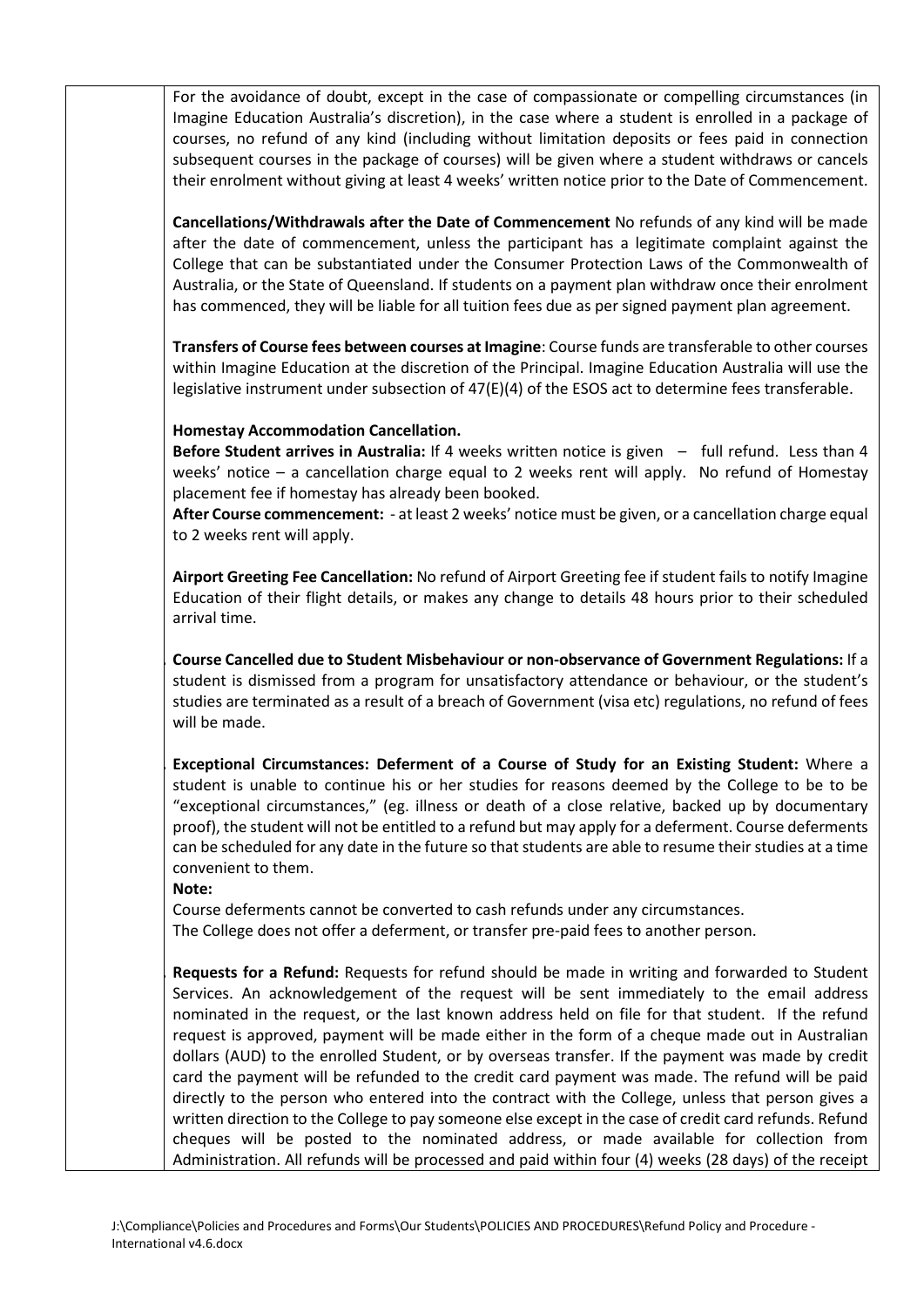of the written request. Note: If the refund payment requires an international bank transfer, a \$40 transfer fee will apply.

**. Corporate Clients:** Where a Corporate Client has enrolled a student to study as part of their employment, no refund of fees will be granted where a student leaves his/her employment and/or does not complete, or fails to attend the course.

**. Rights of International Students in Refund Disputes:** In the case of a dispute over a refund, international students may access the College's Disputes and Appeals process and nominate a support person to accompany them at any stage of the dispute resolution process. If necessary, the College can also arrange an external mediator to help settle the dispute. This agreement and the availability of complaints and appeals processes, does not remove the right of the student to take action under Australia's consumer protection laws.

**. Provider Default:** In the unlikely event of Imagine Education not being able to provide a course for an enrolled student, all fees, including the Enrolment Fee, Airport Greeting Fee and Homestay Arrangement fee as determined by the legislative instrument under subsection of 47 (E) (4) ESOS Act will be refunded to the student within 14 days.

**. Payments to Agents Representing the College:** The college cannot be responsible for the refund of any consultation etc. payments made by the student to Education or Travel Agents. This is a separate contract between the student and the Agent.

**.** Payments made by credit card will only be refunded to the same credit card. The student / agent is responsible for providing payment details. Under no circumstances is Imagine Education Australia refunding a bank account when payment was made using a credit card.

Notwithstanding any other provision of this policy, refunds shall at all times be subject to the governing provisions of the Education Services for Overseas Students Act 2000 (Cth) and Education Services for Overseas Students (Calculation of Refund) Specification 2014 (Cth) as amended.

All refunds are processed within 28 days of receipt of the refund request.